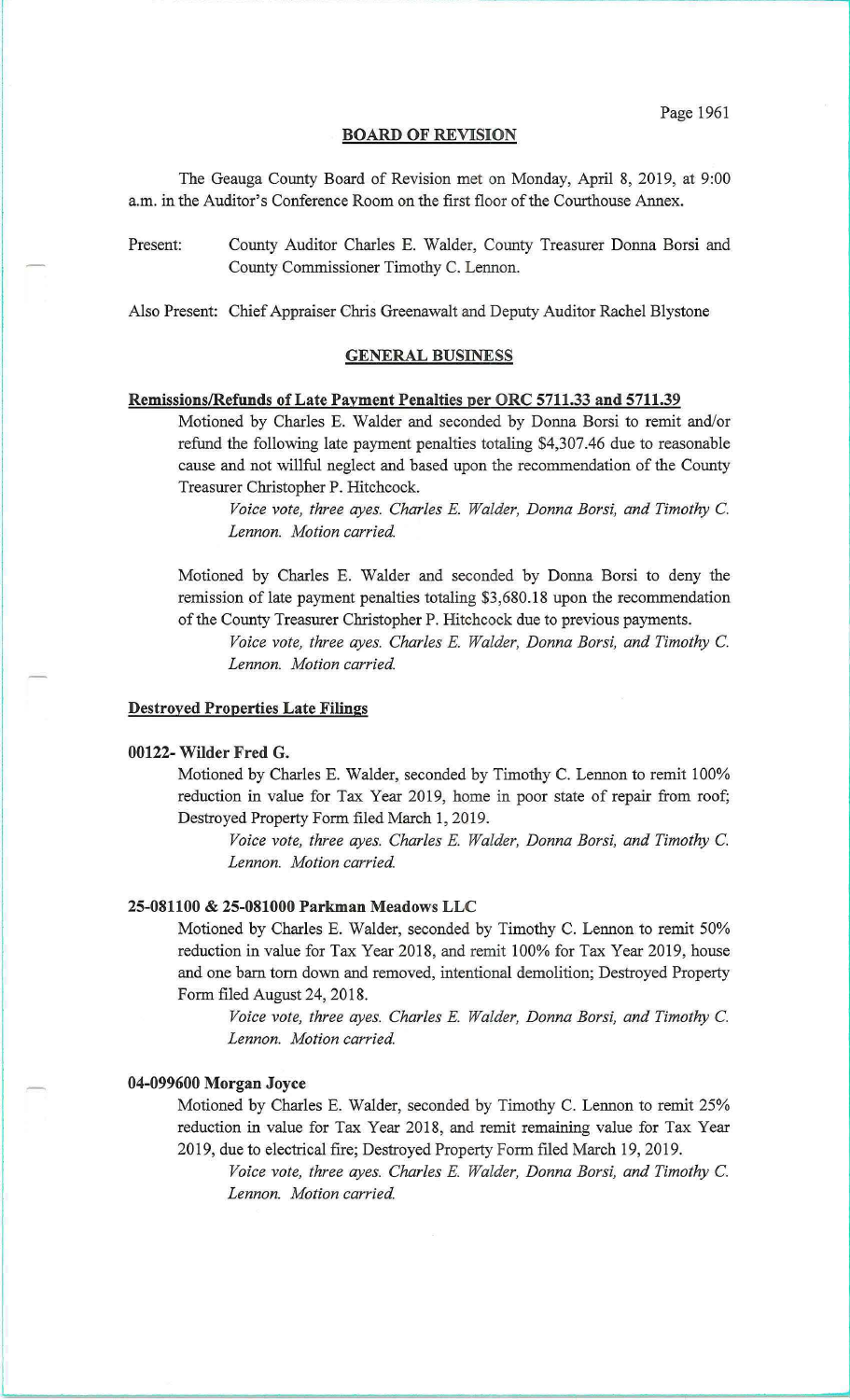### 10-091800 Perrino Anthony

Motioned by Charles E. Walder, seconded by Donna Borsi to remit 50% reduction in value for Tax Year 2018, remit 100% value for Tax Year 2019, due to fire; Destroyed Property Form filed February 11, 2019.

*Voice vote, three ayes. Charles* E. *Walder, Donna Borsi, and Timothy* C. *Lennon. Motion carried.* 

# Tax Year 2018 Valuation Complaints Formal Hearings begin as Scheduled

Let the record note the hearings are digitally recorded.

### 22-014430 Roote Michael S & Nancy J

Auditor Walder swore in Michael Roote, owner. Auditor Walder noted for the record that the Auditor's office has the parcel in question valued at \$45,700 yet he feels it is worth \$12,000 and the Board asked him to explain why the value should be reduced.

Mr. Roote presented Exhibit A which included points of Population Growth in Cuyahoga and Geauga Counties, Geauga County Reputation, West Geauga Schools, Local Development, Surrounding Properties and owners parcel for over 35 years. The Board noted that information regarding the Decatur trial, Newbury Schools and Notre Dame Construction were immaterial. Chris Greenawalt reviewed comparable sales.

#### *Action*

After a review of all the testimony and all the other information available it was motioned by Timothy C. Lennon, seconded by Charles E. Walder to not decrease the market value for Tax Year 2018 based on evidence presented.

*Voice vote, three ayes. Charles* E. *Walder, Donna Borsi, and Timothy* C. Lennon. Motion carried.

# 29-001490 Calder Charles

Auditor Walder swore in Charles Calder, owner. Auditor Walder noted for the record that the Auditor's office has the parcel in question valued at \$220,000 yet he feels it is worth \$200,000 and the Board asked him to explain why the value should be reduced.

First presented was Exhibit A, a public document Storm Water Update notice from the South Russell Mayor. Mr. Calder stated flooding caused water damage issues on the property but not to the existing structure of the home. He believes that there should not be an increase of value or tax until the issue has been resolved. Chris Greenawalt ran comparable sale, field check on the property and concluded it was a nice area, no signs of damage to the home. Commissioner Lennon asked questions about location of home and if there was documentation with photos. Auditor Walder explains reflection of home prices per square foot.

#### *Action*

After a review of all testimony and all the other information available it was motioned by Charles E. Walder, seconded by Timothy C. Lennon to not decrease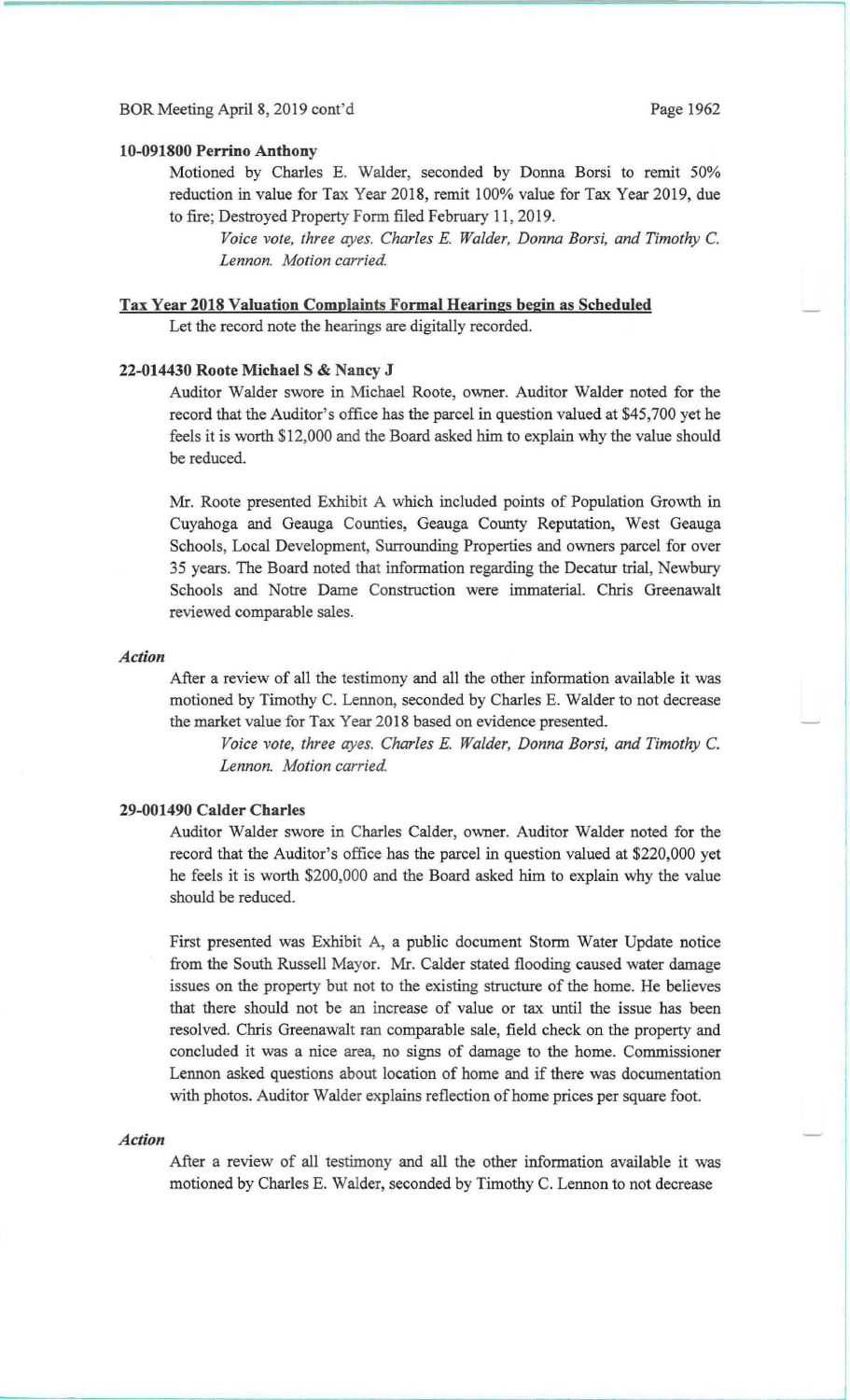#### BOR Meeting April 8, 2019 cont'd Page 1963

the Market Value for Tax Year 2018 based on evidence presented. *Voice vote, three ayes. Charles* E. *Walder, Donna Borsi, and Timothy* C. *Lennon. Motion carried.* 

# **Chris Greenawalt Representing**

### **02-136000 Assenheimer Karl J Trustee**

Motioned by Charles E. Walder, seconded by Timothy C. Lennon to reduce the Tax Year 2018 Market Value from \$156,700 to \$134,000 based on a sale.

*Voice vote, three ayes. Charles* E. *Walder, Donna Borsi, and Timothy* C. *Lennon. Motion carried.* 

# **12-082285 & 12-090311 Arcuri Sherry M**

Motioned by Charles E. Walder, seconded by Donna Borsi to accept Withdrawal for Tax Year 2018 Market Value Complaint for both parcels.

*Voice vote, three ayes. Charles* E. *Walder, Donna Borsi, and Timothy* C. *Lennon. Motion carried.* 

# **23-221930 Kollar Doranell G**

Motioned by Timothy C. Lennon, seconded by Donna Borsi to reduce the Tax Year 2018 Market Value from \$111,800 to \$87,000 based on appraisal.

*Voice vote, three ayes. Charles* E. *Walder, Donna Borsi, and Timothy* C. *Lennon. Motion carried.* 

Being no further business to conduct it was moved by Charles E. Walder to adjourn the April 8, 2019 BOR meeting at 10:20 a.m.

Respectfully submitted,

Charles E. Walder, Auditor Secretary/Board of Revision